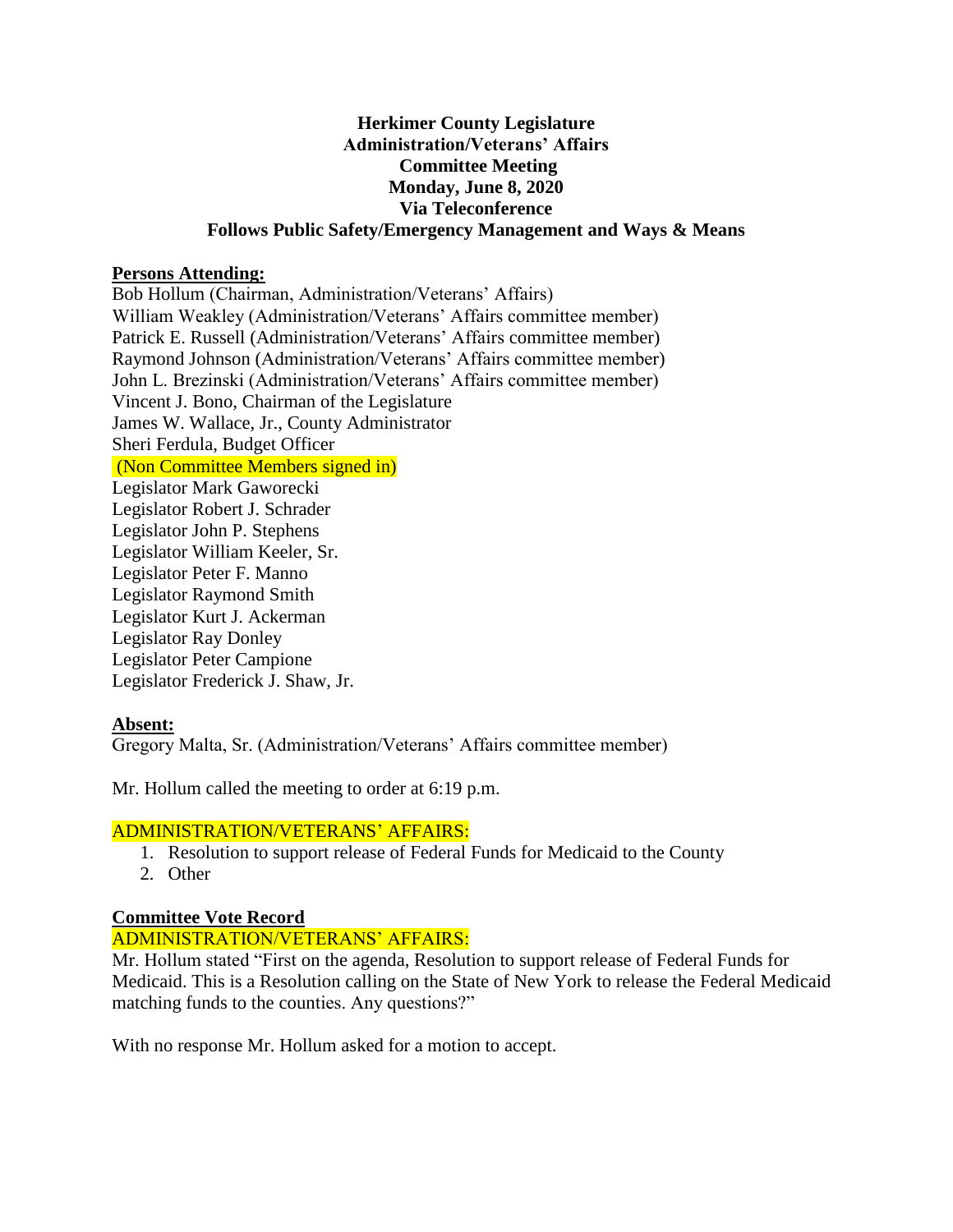Item #1 - On motion of Mr. Weakley, seconded by Mr. Johnson for Administration/Veterans' Affairs, Item #1 was voted on, approved and moved for Resolution. Unanimous.

Mr. Hollum asked "Is there anything under other? I have a little bit of information I'm going to put under other. The Board of Elections contacted me today. Just in case anyone hears, I want to get you guys up to date, they sent absentee ballot requests that were supposed to go to Republicans. They sent Republican ones to the Democrats that are living in Schuyler. They are already in the process of sending out new ones. There are barcodes on them so no Democrat will be able to send it in and request a Republican absentee but just in case if anyone asks you I wanted you to know what was going on. Any questions on that?"

Mr. Campione asked "How did it happen?"

Mr. Hollum stated "Supposedly it was explained to me they got the wrong list so when they should have been sending out Democratic absentee requests for the Democrats, they sent them Republican absentee requests to the Democrats."

Mr. Russell stated "Wait a minute. They make the lists so how could they get the wrong list?"

Mr. Hollum stated "Obviously they made a mistake."

Mr. Campione asked "How much extra did this cost us Bob?"

Mr. Hollum responded "You know I was going to find that out. I figured that was going to be a question. I kind of got the information just a little before this meeting but I will find out what the cost is and I will get back to you on it."

Mr. Ackerman stated "Not to get off this topic but I do have something else for other. I know I spoke to you the other day regarding Motor Vehicle. Someone dropped off their paperwork, they called several times and all they got was a machine. They dropped their paperwork off Friday morning and were supposed to get a call back to register their vehicle and they still have not gotten call back for pick up."

Mr. Hollum stated "It's being explained to me that they are pretty close to being all caught up. I was talking to Mr. Wallace today, what was the date you said Mr. Wallace they hope to open?"

Mr. Wallace stated "Again this is something we are talking to them all of the time about. My gut is after the  $28^{th}$ ."

Mr. Hollum stated "It's been frustrating. I get calls all of the time, people wanting to know."

Mr. Ackerman stated "I don't understand how Walmart tellers and Price Chopper, Hannafords and convenience stores and the banks now are open but our Motor Vehicle people can't work."